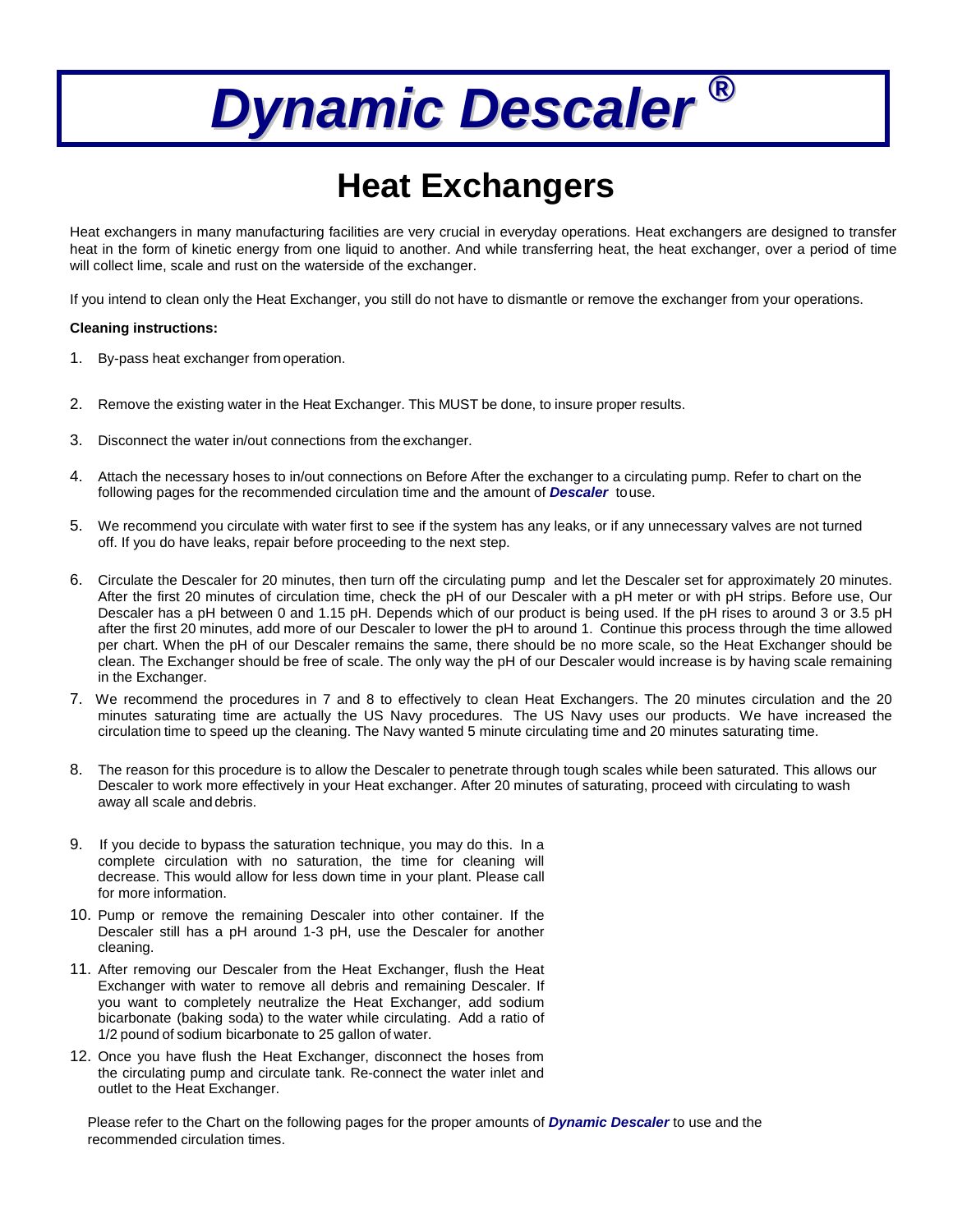## *Descaler Chart* **®**

| 4" Diameter    |                                           |  |
|----------------|-------------------------------------------|--|
| Length (ft)    | <b>Gallons/Circulation</b><br><b>Time</b> |  |
| $\overline{4}$ | 1 Gal. / 45 Min.                          |  |
| 6              | 1 Gal. / 45 Min.                          |  |
| 8              | $1.5$ Gal. $/45$ Min.                     |  |
| 10             | $2$ Gal. $/1$ Hr.                         |  |
| 12             | 2 Gal. / 1 Hr. 45 Min.                    |  |
| 16             | 3 Gal. / 1 Hr. 45 Min.                    |  |
| 18             | 3 Gal. / 1 Hr. 45 Min.                    |  |
| 20             | 3 Gal. / 1 Hr. 45 Min.                    |  |
| 24             | 3.5 Gal. / 1 Hr. 45 Min.                  |  |
| 30             | 4 Gal. / 2 Hr.                            |  |
| 40             | 5 Gal. / 2 Hr.                            |  |

| 5" Diameter              |                                    |  |
|--------------------------|------------------------------------|--|
| Length (ft)              | <b>Gallons/Circulation</b><br>Time |  |
| $\overline{\mathcal{A}}$ | 1 Gal. $/45$ Min.                  |  |
| 6                        | $1.5$ Gal. $/45$ Min.              |  |
| 8                        | $1.5$ Gal. $/45$ Min.              |  |
| 10                       | 2.5 Gal. / 1 Hr. 45 Min.           |  |
| 12                       | 2.5 Gal. / 1 Hr. 45 Min.           |  |
| 16                       | 3.5 Gal. / 1 Hr. 45 Min.           |  |
| 20                       | 4.5 Gal. / 1 Hr. 45 Min.           |  |
| 24                       | 5 Gal. / 1 Hr. 45 Min.             |  |
| 30                       | 7 Gal. / 1 Hr. 45 Min.             |  |
| 36                       | 8 Gal. / 1 Hr. 45 Min.             |  |
| 40                       | 9 Gal. / 2 Hr.                     |  |

| 6" Diameter    |                                           |  |
|----------------|-------------------------------------------|--|
| Length (ft)    | <b>Gallons/Circulation</b><br><b>Time</b> |  |
| $\overline{4}$ | 1 Gal. / 45 Min.                          |  |
| 6              | 1 Gal. / 45 Min.                          |  |
| 8              | 2 Gal. / 1 Hr. 45 Min.                    |  |
| 10             | 3 Gal. / 1 Hr. 45 Min.                    |  |
| 12             | 4 Gal. / 1 Hr. 45 Min.                    |  |
| 16             | 5 Gal. / 1 Hr. 45 Min.                    |  |
| 20             | 6 Gal. / 1 Hr. 45 Min.                    |  |
| 24             | 7.5 Gal. / 1 Hr. 45 Min.                  |  |
| 30             | 11 Gal. / 1 Hr. 45 Min.                   |  |
| 36             | 14 Gal. / 1 Hr. 45 Min.                   |  |
| 40             | 15 Gal. / 1 Hr. 45 Min.                   |  |

| 8" Diameter    |                                    |  |
|----------------|------------------------------------|--|
| Length (ft)    | <b>Gallons/Circulation</b><br>Time |  |
| $\overline{4}$ | 2 Gal. / 45 Min.                   |  |
| 5              | 2 Gal. / 45 Min.                   |  |
| 6              | 3 Gal. / 45 Min.                   |  |
| 8              | 4 Gal. / 1 Hr. 45 Min.             |  |
| 10             | $6$ Gal. $/1$ Hr. 45 Min.          |  |
| 16             | 8.5 Gal. / 1 Hr. 45 Min.           |  |
| 20             | 11 Gal. / 1 Hr. 45 Min.            |  |
| 24             | 15 Gal. / 1 Hr. 45 Min.            |  |
| 30             | 18 Gal. / 2 Hr. 45 Min.            |  |
| 36             | 23 Gal. / 2 Hr. 45 Min.            |  |
| 40             | 25 Gal. / 2 Hr. 45 Min.            |  |

| 12" Diameter   |                                    |  |
|----------------|------------------------------------|--|
| Length (ft)    | <b>Gallons/Circulation</b><br>Time |  |
| $\overline{4}$ | 5 Gal. / 1 Hr. 45 Min.             |  |
| 6              | 7 Gal. / 1 Hr. 45 Min.             |  |
| 8              | 10 Gal. / 1 Hr. 45 Min.            |  |
| 10             | 14 Gal. / 1 Hr. 45 Min.            |  |
| 12             | 17 Gal. / 1 Hr. 45 Min.            |  |
| 16             | 23 Gal. / 1 Hr. 45 Min.            |  |
| 20             | 28 Gal. / 2 Hr. 45 Min.            |  |
| 24             | 34 Gal. / 3 Hr. 45 Min.            |  |
| 30             | 44 Gal. / 3 Hr. 45 Min.            |  |
| 36             | 52 Gal. / 3 Hr. 45 Min.            |  |
| 40             | 54 Gal. / 3 Hr. 45 Min.            |  |

| 16" Diameter |                                    |  |
|--------------|------------------------------------|--|
| Length (ft)  | <b>Gallons/Circulation</b><br>Time |  |
| 5            | 11 Gal. / 1 Hr. 45 Min.            |  |
| 6            | 16 Gal. / 1 Hr. 45 Min.            |  |
| 8            | 19 Gal. / 1 Hr. 45 Min.            |  |
| 10           | 23 Gal. / 2 Hr. 45 Min.            |  |
| 12           | 29 Gal. / 2 Hr. 45 Min.            |  |
| 16           | 41 Gal. / 3 Hr. 45 Min.            |  |
| 20           | 52 Gal. / 3 Hr. 45 Min.            |  |
| 24           | 60 Gal. / 3 Hr. 45 Min.            |  |
| 30           | 80 Gal. / 4 Hr. 45 Min.            |  |
| 36           | 95 Gal. / 4 Hr. 45 Min.            |  |
| 40           | 110 Gal. / 4 Hr. 45 Min.           |  |